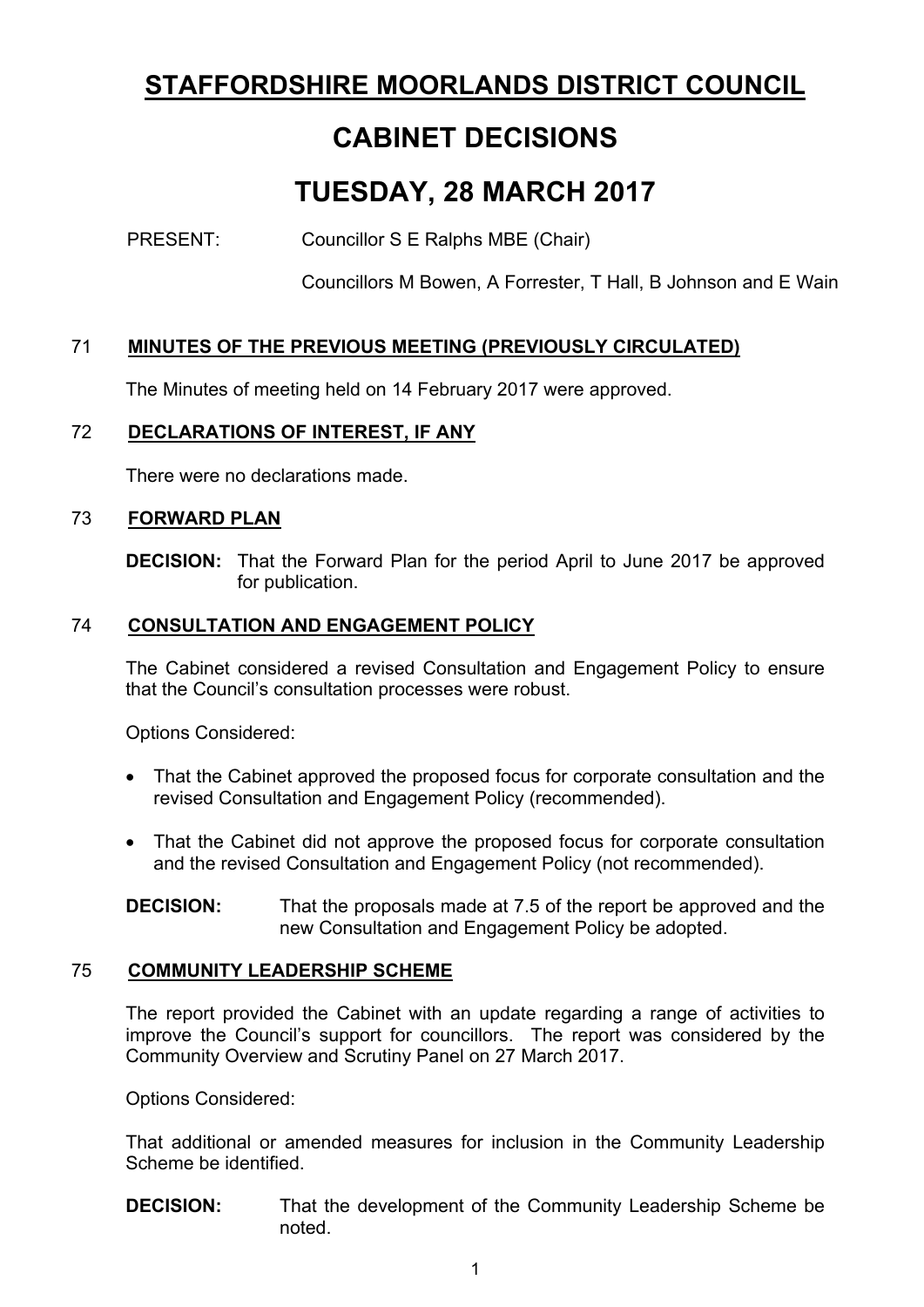## 76 **CORPORATE EQUALITY OBJECTIVES**

The report provided an update on the implementation of the Council's Equality Objectives.

Options Considered:

- That the Cabinet considers and comments on the proposed Corporate Equality Objectives (Recommended).
- That the Cabinet does not consider or comment on the Corporate Equality Objectives (Not recommended).

**DECISION:** That the actions proposed in the report, including agreement to adopt revised Corporate Equality Objectives, be noted.

## 77 **REVISED DATA PROTECTION POLICY**

The District Council had a duty to process information fairly and lawfully and to comply with the data protection principles contained within the Data Protection Act 1998. A data protection policy assists the Council to meet its statutory requirements and is one of the key pieces of evidence looked for during any data protection audits carried out by the Information Commissioner's Office (ICO). The report was considered by the Resources Overview and Scrutiny Panel on 22 March 2017.

Options Considered:

None. The Council needed an up-to-date data protection policy to mitigate the risk of misusing information.

**DECISION:** That the revised data protection policy be approved.

# 78 **EXCLUSION OF THE PRESS AND PUBLIC**

RESOLVED - That, pursuant to Section 100A(2) and (4) of the Local Government Act, 1972, the public be excluded from the meeting in view of the nature of the business to be transacted or the nature of the proceedings whereby it is likely that confidential information as defined in Section 100A (3) of the Act would be disclosed to the public in breach of the obligation of confidence or exempt information as defined in Section 100 I (1) of Part 1 of Schedule 12A of the Act would be disclosed to the public by virtue of the Paragraphs indicated.

# 79 **ELECTION AND ELECTORAL REGISTRATION PRINTING CONTRACT**

The Cabinet approved a request to undertake a procurement exercise for the award of a contract for printing and graphic services for the Elections Service at High Peak Borough Council (HPBC) and Staffordshire Moorlands District Council (SMDC).